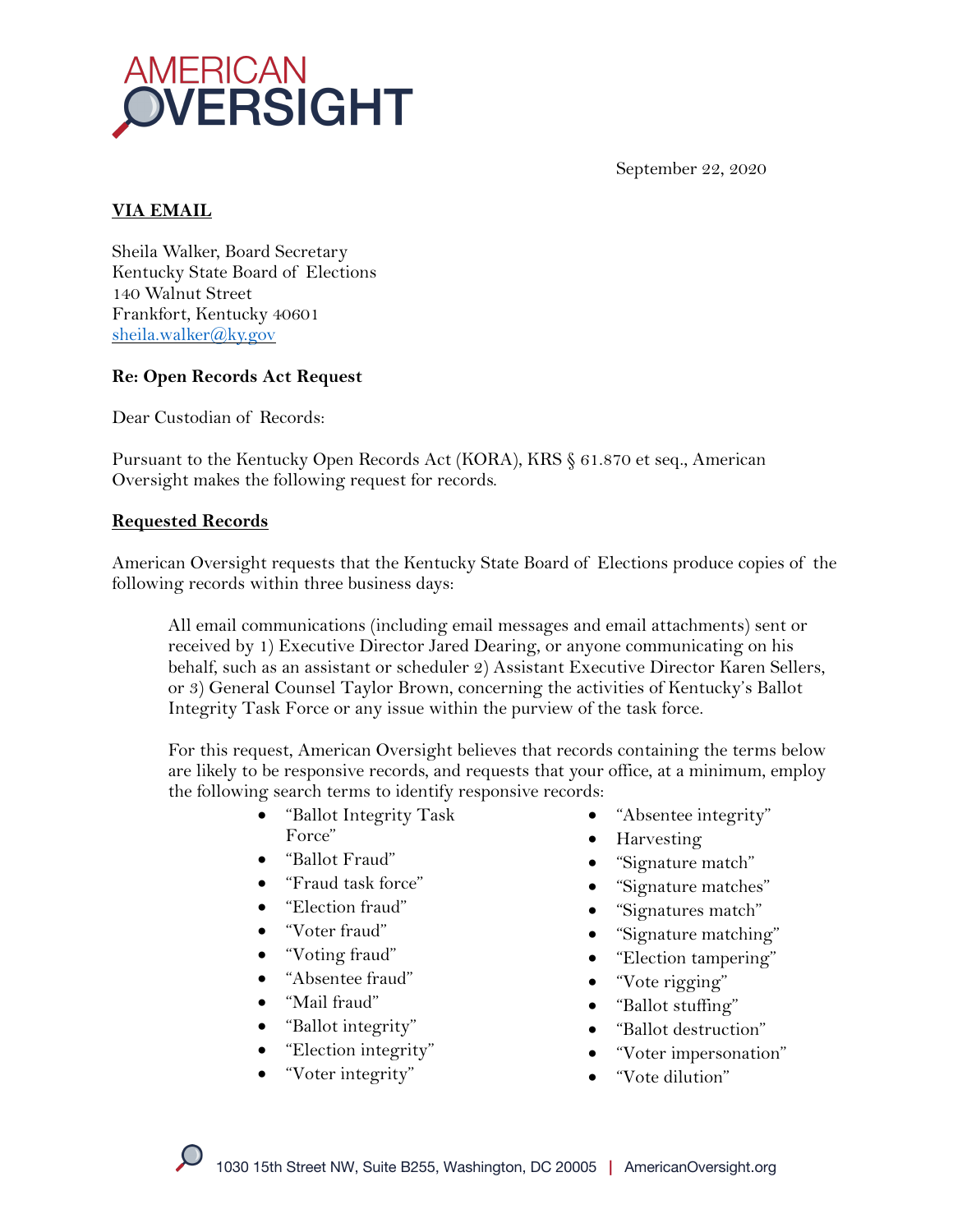Please provide all responsive records from May 1, 2020, to the date the search is conducted.

### **Pursuant to KRS § 61.880(1), American Oversight requests that you notify us within three workdays as to whether you will comply with this request.**

## **Statement of Noncommercial Purpose**

This request is for noncommercial purposes, and American Oversight respectfully requests a waiver of any fees associated with processing this request for records. To the extent any fees are charged, pursuant to KRS  $\S$  61.874(3), American Oversight asks that such fees be limited to the actual cost of reproduction and exclude the cost of agency staff time.

This request is primarily and fundamentally for non-commercial purposes. American Oversight seeks the records requested to inform the public regarding Kentucky's efforts to prosecute and publicize instances of election fraud. Claims of widespread election fraud are of significant public interest both in Kentucky and nationwide.1 Records with the potential to shed light on this matter would contribute significantly to public understanding of operations of the government, including what specific steps Kentucky's Ballot Integrity Task Force has taken or intends to take in order to support ballot integrity.

Furthermore, as a 501(c)(3) nonprofit, American Oversight does not have a commercial purpose and the release of the information requested is not in American Oversight's financial interest. American Oversight's mission is to promote transparency in government, to educate the public about government activities, and to ensure the accountability of government officials. American Oversight uses the information gathered, and its analysis of it, to educate the public through reports, press releases, or other media. American Oversight also makes materials it gathers available on its public website and promotes their availability on social media platforms, such as Facebook and Twitter.<sup>2</sup>

American Oversight has also demonstrated its commitment to the public disclosure of documents and creation of editorial content through numerous substantive analyses posted to its website.3 Examples reflecting this commitment to the public disclosure of documents and the creation of editorial content include the posting of records related

https://www.kentucky.com/news/politics-government/article237320779.html.

<sup>2</sup> American Oversight currently has approximately 16,300 followers on Facebook and 104,700 followers on Twitter. American Oversight, FACEBOOK,

<sup>1</sup> *See, e.g.* Daniel Desrochers, *Group's Claims of Irregularities in Kentucky Governor Election Quickly Debunked*, Lexington Herald-Leader (Nov. 13, 2019, 5:54 PM),

https://www.facebook.com/weareoversight/ (last visited Sept. 1, 2020); American Oversight (@weareoversight), TWITTER, https://twitter.com/weareoversight (last visited Sept. 1, 2020).

<sup>3</sup> *News*, AMERICAN OVERSIGHT, https://www.americanoversight.org/blog.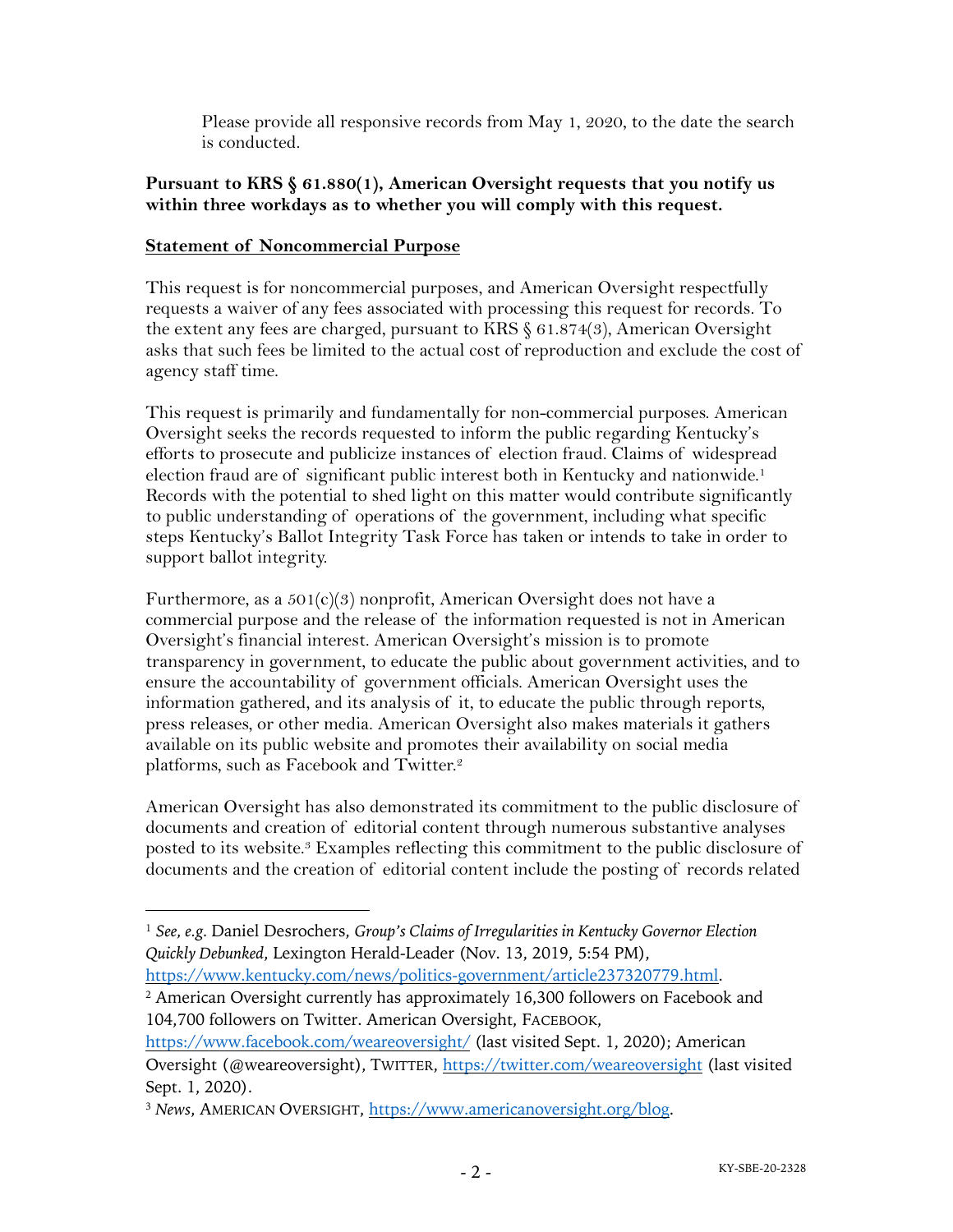to the organization's State Accountability Project, covering voting rights issues in various states;<sup>4</sup> the posting of records related to an ethics waiver received by a senior Department of Justice attorney and an analysis of what those records demonstrated regarding the Department's process for issuing such waivers;<sup>5</sup> posting records received as part of American Oversight's "Audit the Wall" project to gather and analyze information related to the administration's proposed construction of a barrier along the U.S.-Mexico border, and analyses of what those records reveal;<sup>6</sup> posting records regarding potential self-dealing at the Department of Housing & Urban Development and related analysis;7 posting records and analysis relating to the federal government's efforts to sell nuclear technology to Saudi Arabia;<sup>8</sup> and posting records and analysis regarding the Department of Justice's decision in response to demands from Congress to direct a U.S. Attorney to undertake a wide-ranging review and make recommendations regarding criminal investigations relating to the President's political opponents and allegations of misconduct by the Department of Justice itself and the Federal Bureau of Investigation.9

# **Guidance Regarding the Search & Processing of Requested Records**

In connection with its request for records, American Oversight provides the following guidance regarding the scope of the records sought and the search and processing of records:

■ Please search all locations and systems likely to have responsive records, regardless of format, medium, or physical characteristics. For instance, if the request seeks "communications," please search all locations likely to contain

<sup>4</sup> *State Accountability Project*, AMERICAN OVERSIGHT,

https://www.americanoversight.org/areas\_of\_investigation/state-local-investigations. <sup>5</sup> *DOJ Records Relating to Solicitor General Noel Francisco's Recusal*, AMERICAN OVERSIGHT, https://www.americanoversight.org/document/doj-civil-division-response-noel-franciscocompliance; *Francisco & the Travel Ban: What We Learned from the DOJ Documents*, AMERICAN OVERSIGHT, https://www.americanoversight.org/francisco-the-travel-ban-what-welearned-from-the-doj-documents.

<sup>6</sup> *See generally Audit the Wall*, AMERICAN OVERSIGHT,

https://www.americanoversight.org/investigation/audit-the-wall; *see, e.g.*, *Border Wall Investigation Report: No Plans, No Funding, No Timeline, No Wall*, AMERICAN OVERSIGHT, https://www.americanoversight.org/border-wall-investigation-report-no-plans-nofunding-no-timeline-no-wall.

<sup>7</sup> *Documents Reveal Ben Carson Jr.'s Attempts to Use His Influence at HUD to Help His Business*, AMERICAN OVERSIGHT, https://www.americanoversight.org/documents-reveal-ben-carsonjr-s-attempts-to-use-his-influence-at-hud-to-help-his-business.

<sup>8</sup> *Investigating the Trump Administration's Efforts to Sell Nuclear Technology to Saudi Arabia*, AMERICAN OVERSIGHT, https://www.americanoversight.org/investigating-the-trumpadministrations-efforts-to-sell-nuclear-technology-to-saudi-arabia.

<sup>9</sup> *Sessions' Letter Shows DOJ Acted on Trump's Authoritarian Demand to Investigate Clinton*, AMERICAN OVERSIGHT, https://www.americanoversight.org/sessions-letter.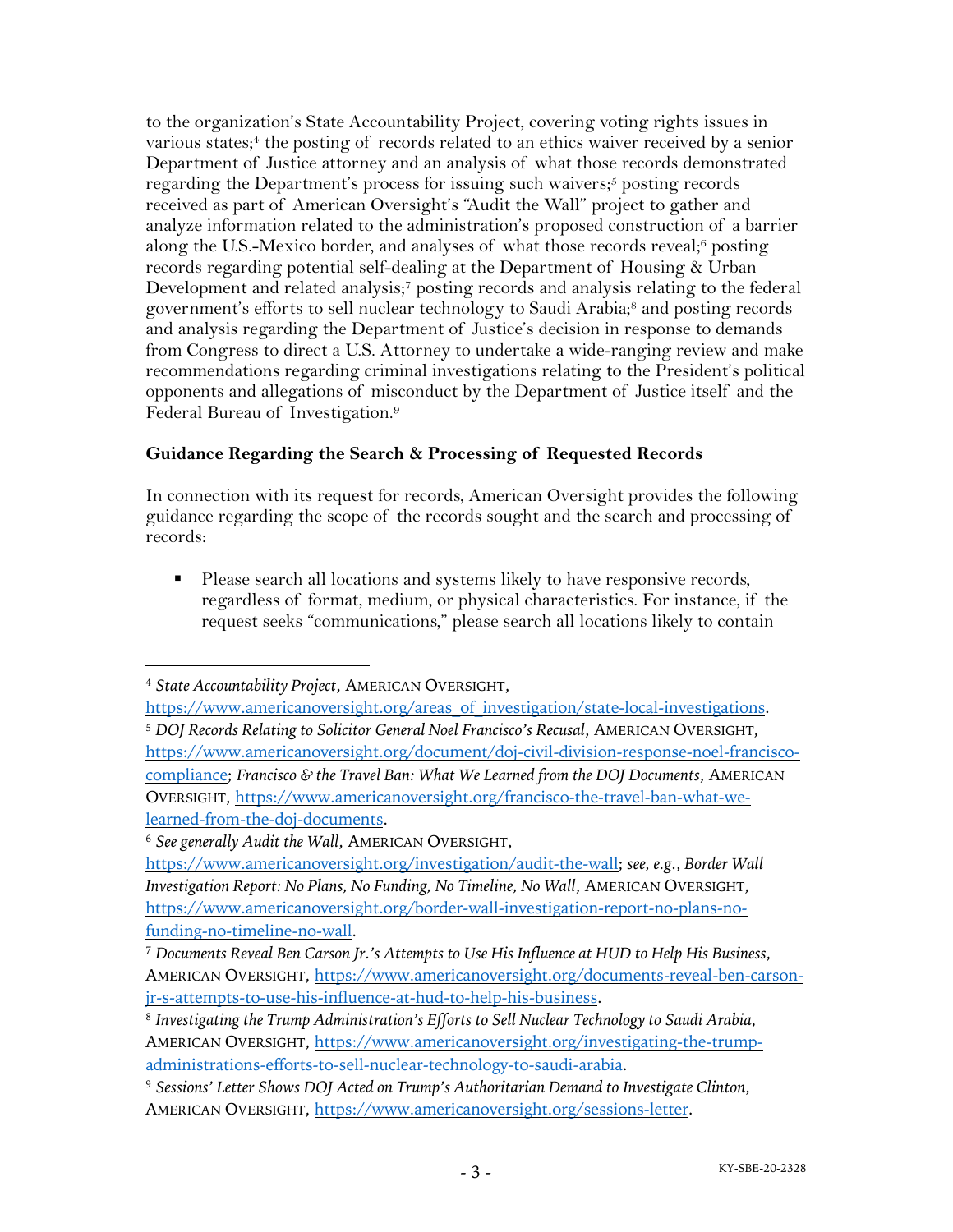communications, including relevant hard-copy files, correspondence files, appropriate locations on hard drives and shared drives, emails, text messages or other direct messaging systems (such as iMessage, WhatsApp, Signal, or Twitter direct messages), voicemail messages, instant messaging systems such as Lync or ICQ, and shared messages systems such as Slack.

- In conducting your search, please understand the terms "record," "document," and "information" in their broadest sense, to include any written, typed, recorded, graphic, printed, or audio material of any kind. We seek records of any kind, including electronic records, audiotapes, videotapes, and photographs, as well as letters, emails, facsimiles, telephone messages, voice mail messages and transcripts, notes, or minutes of any meetings, telephone conversations or discussions.
- Our request for records includes any attachments to those records or other materials enclosed with those records when they were previously transmitted. To the extent that an email is responsive to our request, our request includes all prior messages sent or received in that email chain, as well as any attachments to the email.
- Please search all relevant records or systems containing records regarding agency business. Do not exclude records regarding agency business contained in files, email accounts, or devices in the personal custody of your officials, such as personal email accounts or text messages.
- In the event some portions of the requested records are properly exempt from disclosure, please disclose any reasonably segregable non-exempt portions of the requested records. *See* KRS § 61.878(4). If a request is denied in whole, please state specifically why it is not reasonable to segregate portions of the record for release.
- Please take appropriate steps to ensure that records responsive to this request are not deleted by the agency before the completion of processing for this request. If records potentially responsive to this request are likely to be located on systems where they are subject to potential deletion, including on a scheduled basis, please take steps to prevent that deletion, including, as appropriate, by instituting a litigation hold on those records.

#### **Conclusion**

If you have any questions regarding how to construe this request for records or believe that further discussions regarding search and processing would facilitate a more efficient production of records of interest to American Oversight, please do not hesitate to contact American Oversight to discuss this request. American Oversight welcomes an opportunity to discuss its request with you before you undertake your search or incur search or duplication costs. By working together at the outset, American Oversight and your agency can decrease the likelihood of costly and timeconsuming litigation in the future.